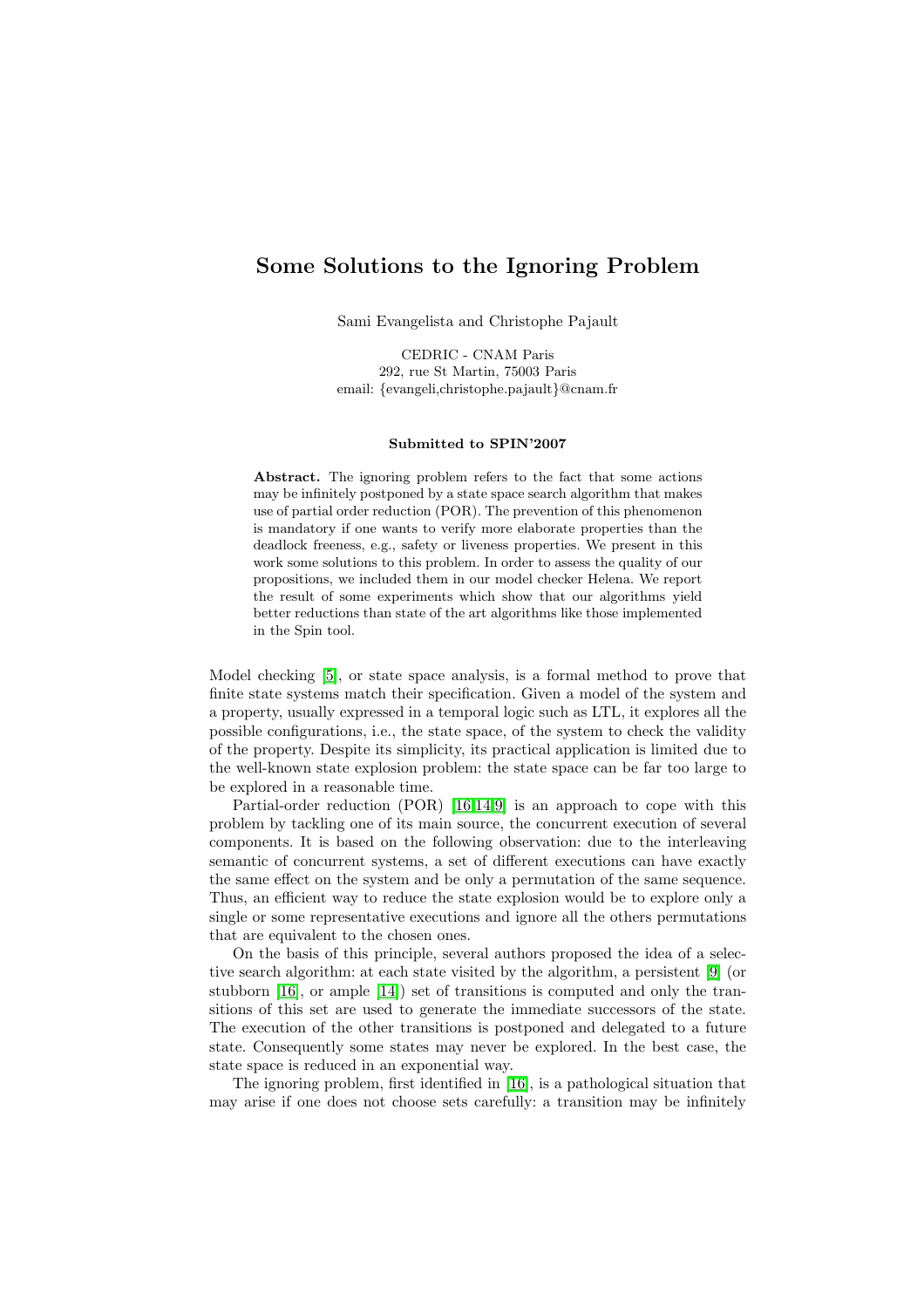delayed. This means that the transition selection function can be totally unfair with respect to some process of the system. Though the prevention of this phenomenon is not mandatory if one wants to check if the system deadlocks, it must be resolved for "higher level" properties, e.g., safety or liveness properties. The idea is to enforce an additional condition, called proviso, which ensures that the selection function will never forget a transition. By strengthening the acceptance conditions of a persistent set, the proviso may unfortunately cause new states to be generated. It is thus crucial to have an efficient proviso that introduce the least number of states.

We propose in this paper two new versions of this proviso which show good results as our experimentations attested it. The first one, designed for safety properties, can be seen as an optimization of the Spin model checker [\[10\]](#page-17-4) proviso while the second one targets liveness properties.

The paper is structured as follows. Section [1](#page-1-0) contains some basic elements on model checking and partial-order reduction that are needed for the understanding of this paper. The next section introduces different approaches proposed to deal with the ignoring problem. In section [3](#page-5-0) we explain our motivations and we show why, in our sense, there is still a need for other algorithms. Our contribution is the two new versions of the proviso presented in sections [4](#page-7-0) and [5.](#page-9-0) We report in section [6](#page-13-0) the results of some experiments done with our model checker Helena [\[7\]](#page-17-5) which implements our propositions as well as state of the art algorithms. At last, section [7](#page-16-0) summarizes our contribution.

#### <span id="page-1-0"></span>1 Formal background

#### 1.1 State transition graphs

We will develop our ideas in the frame of state transition graphs (STG). An STG is a directed graph that describes all the possible evolutions of a system.

**Definition 1 (State transition graph).** A state transition graph (STG), is a  $\mathcal{A}-tuple \ (S, s_0, A, \rightarrow)$  where S is a finite set of states;  $s_0 \in S$  is the initial state of the system; A is a set of actions;  $\rightarrow \subseteq S \times A \times S$  is the transition relation, which is such that  $(s, a, s') \in \rightarrow \land (s, a, s'') \in \rightarrow \Rightarrow s' = s''$ .

Let  $(S, s_0, A, \rightarrow)$  be an STG. If  $(s, a, s') \in \rightarrow$  then we note  $s \stackrel{a}{\rightarrow} s'$  and we say that s' is a successor of s. An action  $a \in A$  is enabled for  $s \in S$ , denoted  $s \stackrel{a}{\rightarrow}$ , iff there exists  $s' \in S$  such that  $s \stackrel{a}{\rightarrow} s'$ . We can also note  $s \rightarrow s'$  if there exists  $a \in A$ such that  $s \stackrel{a}{\rightarrow} s'$ . The set of *enabled actions* at a state  $s \in S$ , denoted  $en(s)$ , is defined by  $en(s) = \{a \in A \mid s \stackrel{a}{\rightarrow} \}$ . A state s is a *dead state* iff  $en(s) = \emptyset$ . For any natural number  $n \in \mathbb{N}$ , states  $s_i \in S$  and actions  $a_i \in A$  with  $i \in \{1 \dots n\}$ ,  $s_1 \stackrel{a_1}{\rightarrow} \ldots s_{n-1} \stackrel{a_{n-1}}{\rightarrow} s_n$  is called an *execution sequence* of length n iff  $s_i \stackrel{a_i}{\rightarrow} s_{i+1}$  for all  $i \in \{1..n-1\}$ . State  $s_n$  is said to be *reachable from*  $s_1$ . A state is *reachable* iff it is reachable from  $s_0$ .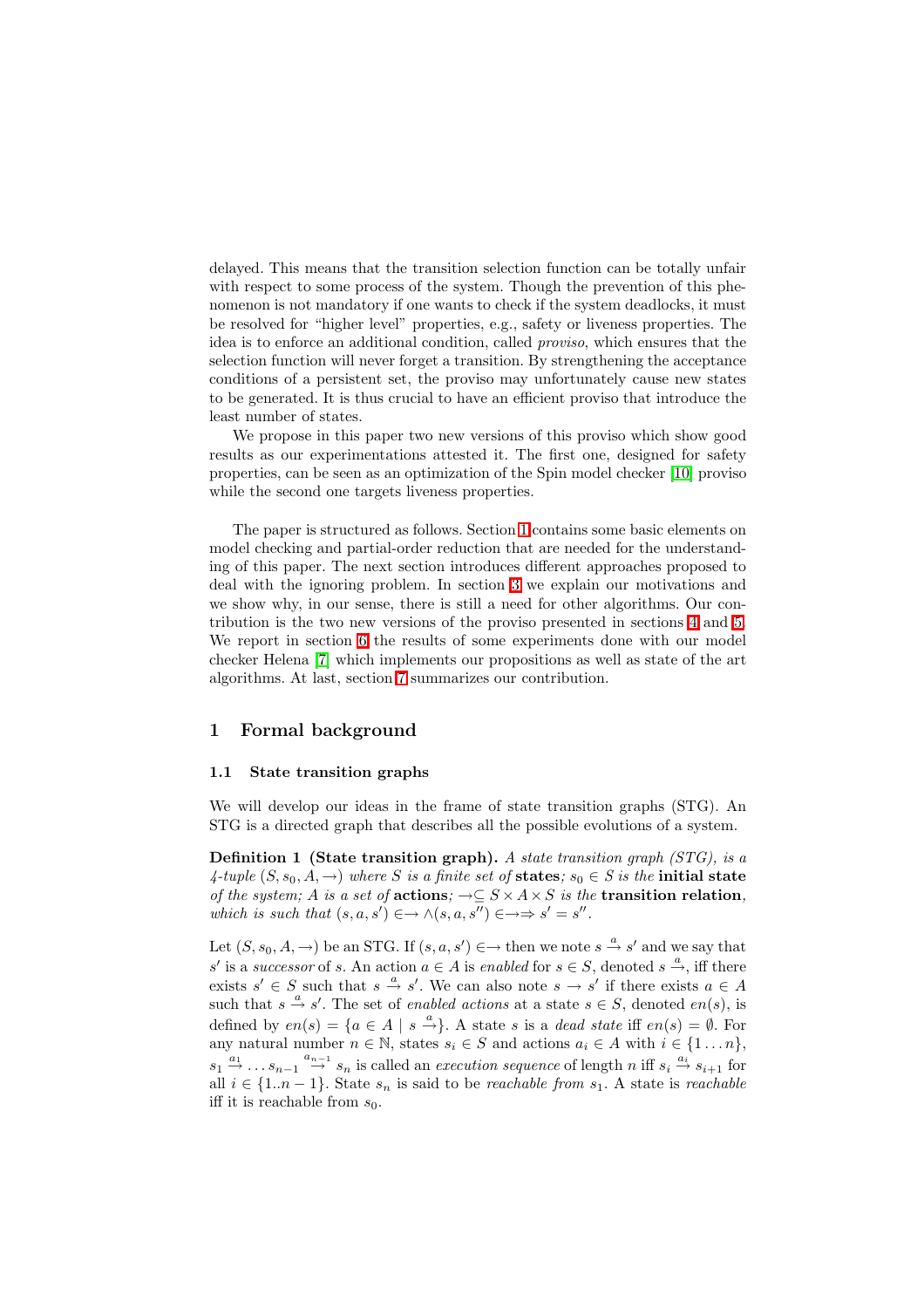#### 1.2 Partial-order reduction

Partial-order reductions [\[16](#page-17-1)[,14,](#page-17-2)[9\]](#page-17-3) restrict the part of the state space that needs to be explored during verification in such a way that all properties of interest are preserved. The reduction is achieved on-the-fly, i.e., during the state space exploration to avoid the construction of the full state space. The underlying principle is to select for each state some enabled actions that will be executed while the others are postponed and delegated to a future state. This selection mechanism is formalized through the notion of reduction function.

**Definition 2 (Reduction function).** Let  $(S, s_0, A, \rightarrow)$  be an STG. A reduction function r is a mapping from S to  $2^A$  such that  $\forall s \in S, r(s) \subseteq en(s)$ .

When  $en(s) = r(s)$  for some state s the function does not provide any reduction. We say that  $s$  is *fully expanded*. Otherwise, it *partially expanded*. An action  $a$  is *ignored* in s iff  $a \in en(s) \setminus r(s)$ .

By applying such a reduction function, one can build a reduced graph.

**Definition 3 (Reduced STG).** Let  $(S, s_0, A, \rightarrow)$  be an STG and r be a reduction function. The reduced STG  $(S_r, s_{0r}, A_r, \rightarrow_r)$  is defined by:

- $s_{0r} = s_0, A_r = A.$
- $s \in S_r$  iff there is a finite execution sequence  $s_0 \stackrel{a_0}{\rightarrow} \dots \stackrel{a_{n-1}}{\rightarrow} s_n$  such that  $s = s_n$  and  $a_i \in r(s_i), \forall s_i \in \{s_0 \dots s_{n-1}\}.$
- $(s, a, s') \in \rightarrow_r \textit{iff } s \in S_r, (s, a, s') \in \rightarrow \textit{and } a \in r(s).$

Partial-order reduction for dead states detection It is clear that a selection function has to respect some rules to preserve properties of interest. This led to several variations of the reduction according to the kind of property specified. However, since the general principle of the partial-order reduction theory is to exploit the commutativity of concurrent actions to limit useless interleavings, all are based on the key notion of independence of actions. Intuitively, two actions a and b are independent if they cannot disable each other and if they commute in any state of the system.

Definition 4 (Independence). An independence relation is a symmetric, antireflexive relation  $I \in A \times A$  satisfying the two following conditions for each state  $s \in S$  and for each  $(a, b) \in I$ .

**Enabledness** if  $a, b \in en(s)$  and  $s \stackrel{b}{\rightarrow} s'$  then  $a \in en(s')$ . **Commutativity** if  $a, b \in en(s)$  then  $s \stackrel{a}{\rightarrow} s'' \stackrel{b}{\rightarrow} s'$  and  $s \stackrel{b}{\rightarrow} s''' \stackrel{a}{\rightarrow} s'$ .

Two actions a and b are independent iff  $(a, b) \in I$ . Otherwise, they are dependent and  $(a, b)$  belongs to the relation  $(A \times A) \setminus I$ .

This independence relation is usually computed at compile time, i.e., before the exploration of the state space, on the basis of a static analysis of the model. An action that only manipulate local variables, e.g., an assignment to a local variable will be typically considered as independent from any other action.

We are now able to enumerate the two following conditions which allow us to compute a persistent set (PS) of transitions for a state s.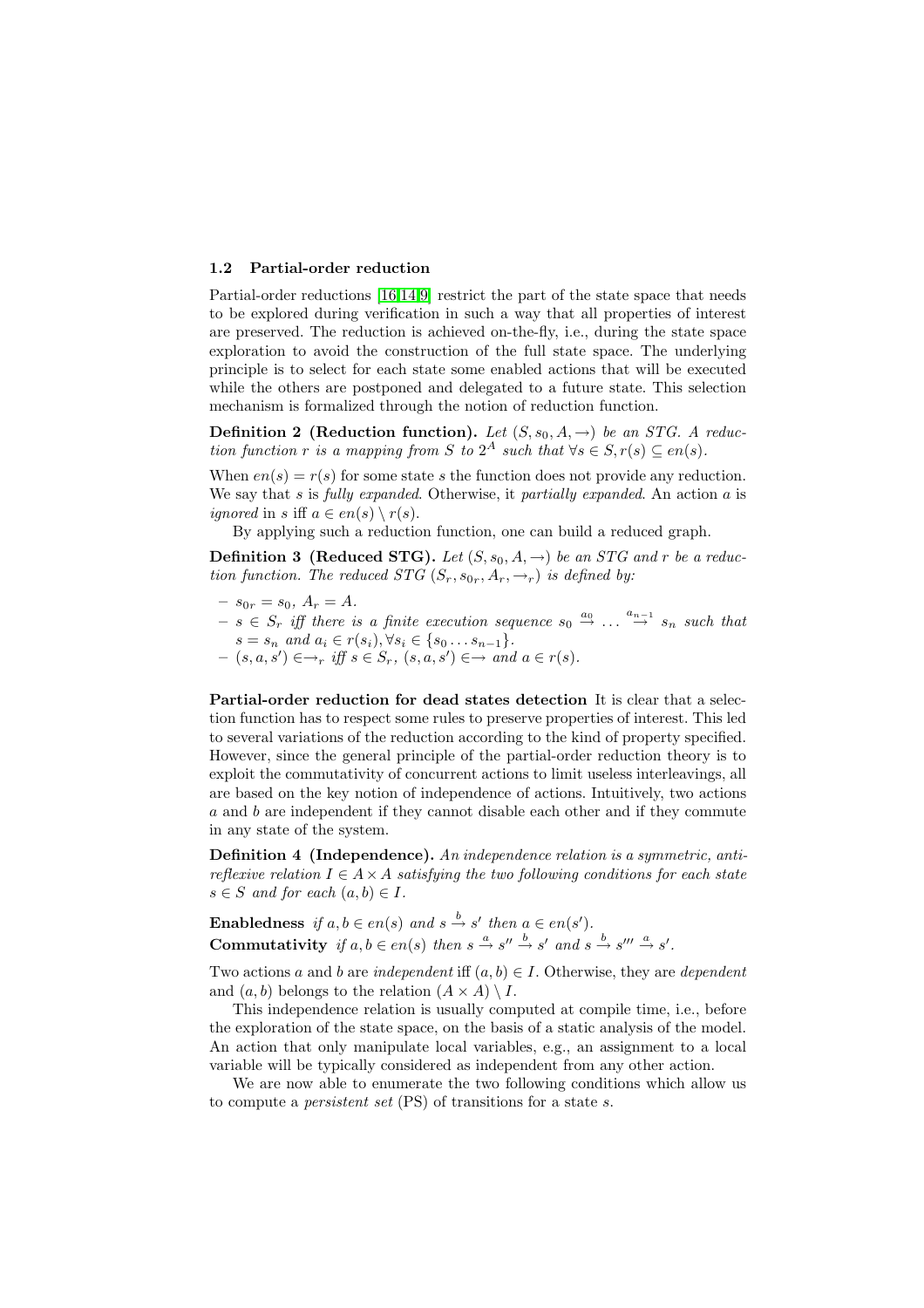$C0 \t r(s) = \emptyset$  iff  $en(s) = \emptyset$ .

C1 an action that is dependent on an action of  $r(s)$  cannot be executed without a transition in  $r(s)$  occurring first.

A reduction function that compute persistent sets preserves all the dead states of the system [\[9\]](#page-17-3) and can thus be used for the detection of such states. The only purpose of C0 is to guarantee that the search algorithm with reduction progresses if the normal one does. The intuition behind condition C1 is that after the execution of any sequence that only includes transitions outside  $r(s)$ all the transitions of  $r(s)$  will still be executable. Thus we can execute them immediatly and delay the execution of the others.

Partial-order reduction for safety properties A search algorithm that compute persistent sets may infinitely delay the execution of some transitions and miss states of interest. The following additional constraint, called proviso, can prevent this phenomenon, called action ignoring problem [\[16\]](#page-17-1).

 $C2^S$  For any state  $s \in S_r$ ,  $a \in en(s)$  there is s' reachable from s in the reduced graph such that  $a \in r(s')$ .

This condition ensures that any enabled action will be executed in a state reachable from s. If the reduction function satisfies this condition, it can be showned that the reduced graph is, what Godefroid called, a trace automaton. Trace automata have the nice property to preserve the reachability of local states: if a process can reach a given state in the initial graph, then it will also be able to reach this state in the reduced graph. Trace automata can therefore be used to verify a large range of safety properties that include, for example, assertions on local variables.

Partial-order reduction for liveness properties To preserve liveness properties we must ensure that any cycle of the graph does not contain an enabled transition that is never executed (in the states of the cycle). This leads to a strengthened version of the proviso, denoted  $C2<sup>L</sup>$ .

 $C2<sup>L</sup>$  A cycle is not allowed if it contains a state in which some action a is enabled, but never included in  $r(s)$  for any state s on the cycle.

This condition is usually replaced by the following one, implied by the C1 condition, that can be more easily implemented.

 $C2<sup>L</sup>$ <sup>2</sup> Along each cycle of the reduced graph, there is some state s that is fully expanded.

Coupled with another condition (see [\[5\]](#page-17-0)) that preserves the interleavings of some interesting actions (the *visible* actions), the  $C2<sup>L</sup>$  proviso can be used to compute persistent sets that preserve LTL-X formulae. These are called ample sets in the litterature [\[14\]](#page-17-2).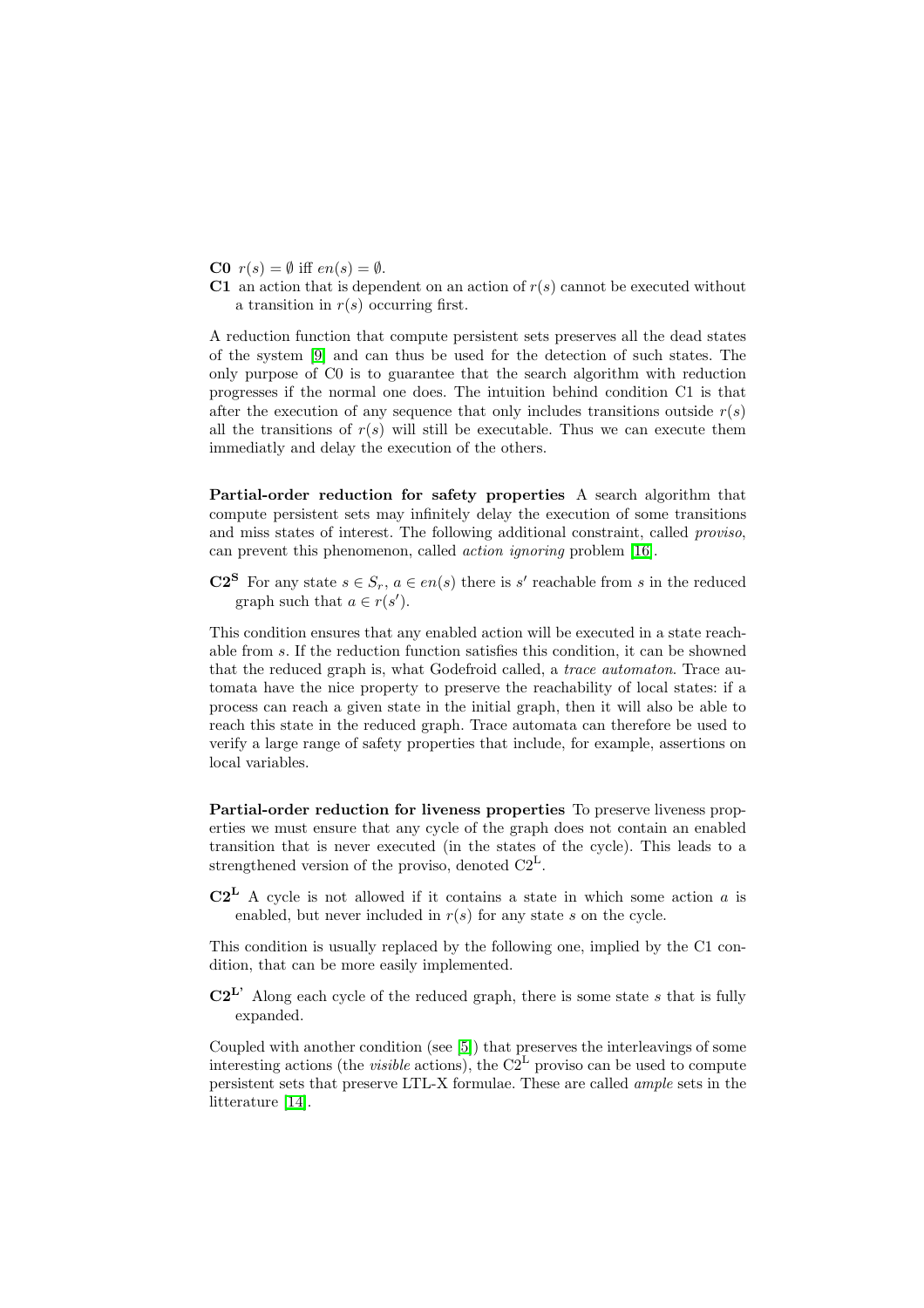# 2 Related works

The safety and liveness proviso are stated as properties of the reduced STG whereas we may want to perform the reduction on-the-fly. Therefore they are usually reformulated as conditions that can be efficiently checked during the construction of the reduced STG and, hence, are tightly linked to the way the search algorithm proceeds and the data structures it handles.

For depth first search (DFS), we can use the fact that every cycle contains a transition that reached the search stack at some point during the search. It is then sufficient to forbid to partially expanded states to reach the stack. This gives a first version of the liveness proviso, denoted  $C2_s^L$  [\[15\]](#page-17-6). This proviso is the one implemented by the Spin model checker [\[10\]](#page-17-4).

 $\mathbf{C2}_{s}^{\mathbf{L}}$  If  $r(s) \neq en(s)$  then no action in  $r(s)$  may reach a state of the stack.

For safety properties a weaker condition can be defined. We may indeed let a transition reach a state on the stack, provided that another transition leads to a state outside this stack [\[9\]](#page-17-3).

For breadth first search (BFS), a similar version has been recently introduced in [\[3\]](#page-17-7).

 $\mathbf{C2}_{\mathbf{q}}^{\mathbf{L}}$  If  $r(s) \neq en(s)$  then all the actions of  $r(s)$  reach a state of the queue.

The intuition behind this condition is that we do not have to worry about ignoring some actions of s since we delegate the problem to the successors of s which all belong to the queue and will be processed later. Once again, the weaker version of this proviso for safety proviso denoted  $C2_q^S$  requires that at least one action leads to a state of the queue.

This idea has been generalized in [\[4\]](#page-17-8) to general state exploring algorithms, that is, any explicit algorithm that partitions the state space into three mutually disjoint sets: the *open* states that have been met but not expanded yet, the *closed* states that have been met and expanded (and that can potentialy be reopened), and the unmet states. This new proviso can, for example, be used in directed model checking [\[6\]](#page-17-9). An open (or unmet) state is safe in the sense that it can be reached by a partially expanded state without risking to introduce some ignoring phenomenon: the resolution of this problem is delegated to this state that will be explored later. On the other hand, closed states are dangerous destinations since they have already been explored.

In [\[11\]](#page-17-10), a new technique is proposed which aim is to set up the entire reduction mechanism at compile time. The method is then independent from the search algorithm and can be used, for example, in symbolic model checking. Considering a concurrent system, which is a composition of sequential processes, the authors exploit the fact that a cycle in the state space results from some cycle(s) in the sequential processes of the model. The idea is to statically choose an action in each of these cycles and to mark it as sticky. The proviso can then be reduced to the following condition: a persistent set that does not include all the enabled actions may not contain a sticky action.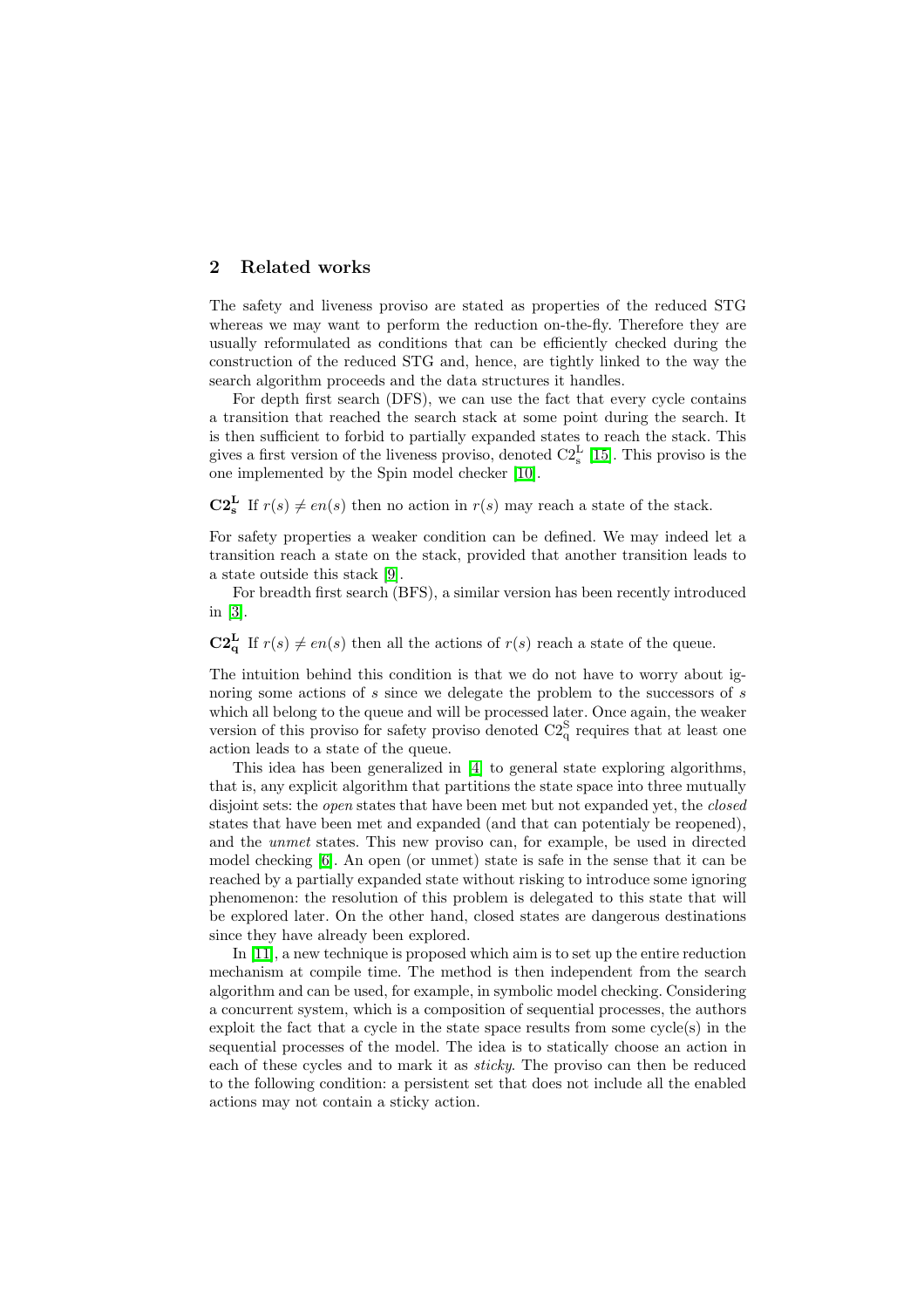The two-phase algorithm presented in [\[12\]](#page-17-11) uses an alternative to the in-stack check to verify both safety and liveness properties. It alternates phases in which it fully expand states and phases of expansion of deterministic states, i.e., states in which singleton persistent sets can be computed. For some models the twophase algorithm can achieve significantly better results than a depth first search that uses the  $C2_s^L$  proviso.

# <span id="page-5-0"></span>3 Motivations

Partial order methods can drastically reduce the verification requirements by eliminating redundant interleavings. In the best case the reduction factor is exponential. However, in many cases they are not as efficient as one would expect. This is mainly due to two factors.

First of all, the computation of persistent sets relies on a static analysis of the model that sometimes produces coarse approximations. Dynamic partial order reduction, a proposition to cope with this problem, has been recently introduced by Flanagan and Godefroid [\[8\]](#page-17-12).

Another source of inefficiencies can come from the resolution of the ignoring problem. Indeed we can identify models for which the use of the "historical" proviso based on an in-stack check yields poor results. We will illustrate this problem with the help of the Petri net depicted on figure [1\(a\).](#page-6-0) This net models a solution to the dining philosophers problem in which a philosopher takes two forks atomically. Some places have been duplicated for the sake of clarity. They are drawn as dashed circles. Places  $i_1, i_2, i_3$  and  $i_4$  model the idle state of the 4 philosophers while the eating state is modeled by  $e_1, e_2, e_3$  and  $e_4$ . Place  $f_i$ models the state of the fork of philosopher i. To seat at the table (transition  $t_i$ ), the philosopher i must take his fork  $f_i$  and the fork of its neighbor, i.e.,  $f_i$  with  $j = i \mod n + 1$ . Once is meal finished he goes back to the idle state and puts back his forks (transition  $r_i$ ).

We have drawn on figure [1\(b\)](#page-6-1) the state space of this net built with the  $C2^L_s$  proviso. Fully expanded states are double circled<sup>[1](#page-5-1)</sup> and states are numbered according to the order they are visited by the algorithm. It appears that this combination does not reduce the number of states but can only save the execution of two transitions. Indeed, the in-stack check often succeeds and this leads to a full expansion of most states. However, it is clear that an optimal proviso (see figure  $1(c)$ ) would not introduce any state since all the cycles of the state space reduced with PS contains the initial state which is fully expanded.

With four philosophers this optimal proviso only saves two states but if we generalize the problem to  $n$  philosophers the reduction is much more impressive. Indeed, the full state space and the state space reduced with proviso  $\rm{C2}^{\rm{L}}_{\rm{s}}$  both have a size in  $\mathcal{O}(2^n)$  while the state space reduced with an optimal proviso has  $n+1$  states.

<span id="page-5-1"></span><sup>&</sup>lt;sup>1</sup> We will adopt this graphical convention throughout the paper.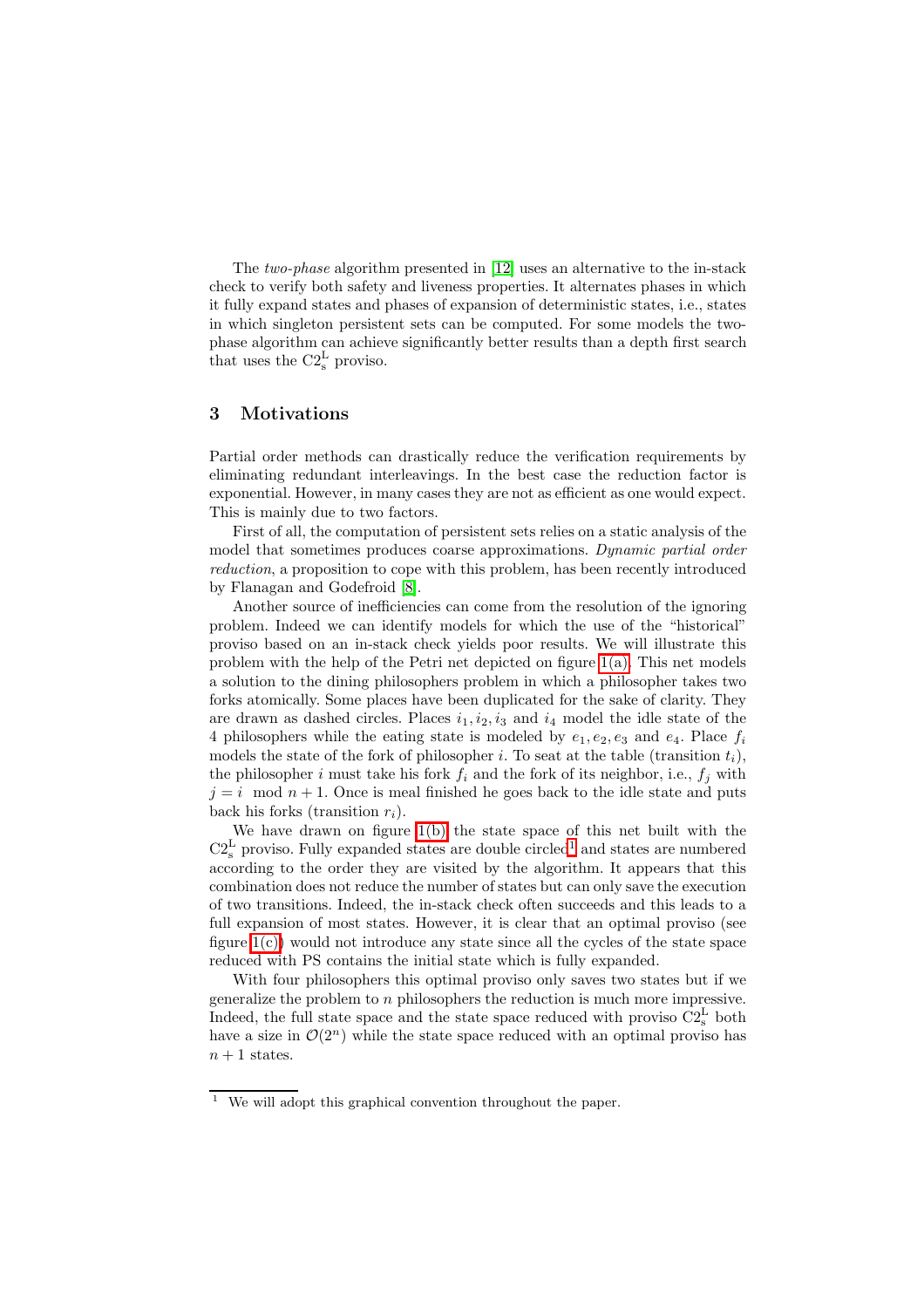

<span id="page-6-2"></span><span id="page-6-1"></span>Fig. 1. An example that illustrates our motivations.

<span id="page-6-0"></span>Our intuition is that the ignoring problem is a phenomenon that seldom occurs in practice. By taking a too defensive approach traditional implementations of the cycle proviso such as those based an in-stack check can introduce much more states than necessary. Though our example is not representative as it corresponds to the worst case we can think of, it still illustrates the fact that the  $C2<sub>s</sub><sup>L</sup>$  proviso is not adapted for some classes of models.

The static proviso [\[11\]](#page-17-10) may overcome this problem if the sticky transitions are chosen appropriately, e.g., transitions  $t_1, t_2, t_3$  and  $t_4$  in our example, but since it is based on a static analysis of the model its performances may vary according to the input formalism of the model checker. For example, since there is no clear notion of process or loop in high-level Petri nets, the language of our model checker Helena [\[7\]](#page-17-5), a detection of sticky transitions may produce a coarse approximation containing many useless transitions.

The two phase algorithm [\[12\]](#page-17-11) also achieves an optimal reduction on this example, but it is based on a principle - always selecting singleton persistent sets that can, for some models, be too much strong. For instance, it does not behave very well when processes can act indeterministically. Moreover, it prevents the use of some elaborated techniques that refine the dependency relation, e.g., [\[2\]](#page-17-13).

Our objective is therefore to devise a proviso that (1) can be an interesting alternative when others fail to efficiently reduce the state space; (2) is not linked to a particular formalism and can be implemented by any model checker.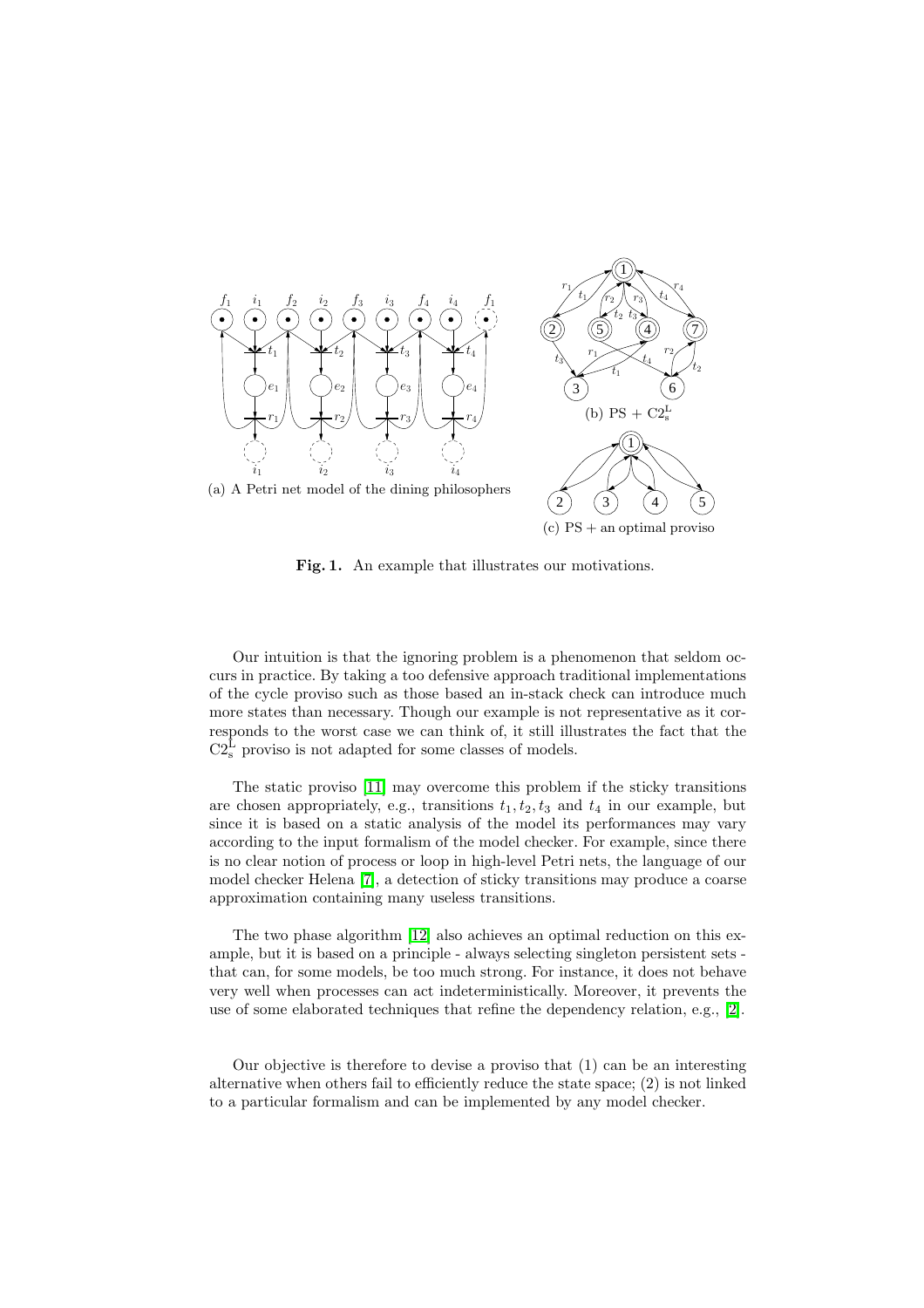## <span id="page-7-0"></span>4 A proviso for safety properties

We propose in this section a new version of the safety proviso that is based on a depth-first search algorithm. This one also performs checks in the stack to avoid an infinite postponement of actions but it considerably relaxes the conditions under which a transition is acceptable.

Figure [2](#page-8-0) gives the POR algorithm in a pseudo-code form. The principle of our proviso  $C2^S_e$  is to associate to each state s of the stack an integer *expanded* that records the number of fully expanded states on the stack below s, i.e., between  $s_0$  and s. The global variable *expanded* keeps track of this number. k DFS Stack  $\overline{0}$  $s_0$ s ′ s ′′ Then, when an action  $a$  leads from a state  $s$  to a state  $s'$  on the stack we compare the number of fully expanded states currently on the stack, i.e., the value of s.expanded, to the number associated to s', i.e., s' expanded. If the first one is strictly greater then this obviously means that there is a fully expanded state  $s''$  on the stack between  $s'$  and  $s$ . Hence,  $s''$  is reachable from s and the enabled actions of s will necessarily be executed at a state on the path from  $s$  to  $s''$ . This can be illustrated with the

help of the opposite figure. Enclosed in each state is the value

of its expanded attribute.



Proviso  $C2_e^S$  is clearly better than  $C2_s^S$ , in the sense that it will always compute smaller persistent sets (but not necessarily smaller graphs). Indeed it can be viewed as an optimization of  $C2_s^S$ : by removing the *expanded* attribute and by changing the condition of function  $C2<sub>E</sub><sup>S</sup>$  we obtain the same proviso. The price to pay is a slight increase of the memory requirements. Our proviso requires an additional integer per state (typically 32 bits) for the expanded attribute. However, some savings can be done by removing the expanded attribute of the states that leave the stack. Indeed, once popped from the DFS stack this attribute is not used anymore by the algorithm. In addition, the space required to store this information is usually small compared to the size of the states in a large system. Lastly, we will see in section [6](#page-13-0) that this extra memory consumption should, in most cases, be largely compensated by the reduction achieved.

To show the correctness of our proviso we prove that the reduction function has a witness [\[1\]](#page-17-14). This notion is defined below.

Definition 5 (Witness function). Let  $\mathcal{T} = (S, s_0, A, \rightarrow)$  be an STG, r a reduction function of T and  $\mathcal{T}_r = (S_r, s_{0r}, A_r, \rightarrow_r)$  be the reduction of T with respect to r. A mapping  $W : S_r \to \mathbb{N}$  is a witness for r iff:

 $\forall s \in S_r, r(s) \neq en(s) \Rightarrow \exists (s, a, s') \in \rightarrow_r \text{ such that } W(s') < W(s)$ 

The intuition behind this idea of witness function is that for any state s of the reduced graph that is partially expanded we can find a successor  $s'$  of s with  $W(s') \n\leq W(s)$  and to which we delegate the execution of the actions ignored at s. By reitering this operation on s' we obtain a sequence  $W(s)$ ,  $W(s')$ ,... of decreasing numbers. As the state space is finite, we will necessarily find a state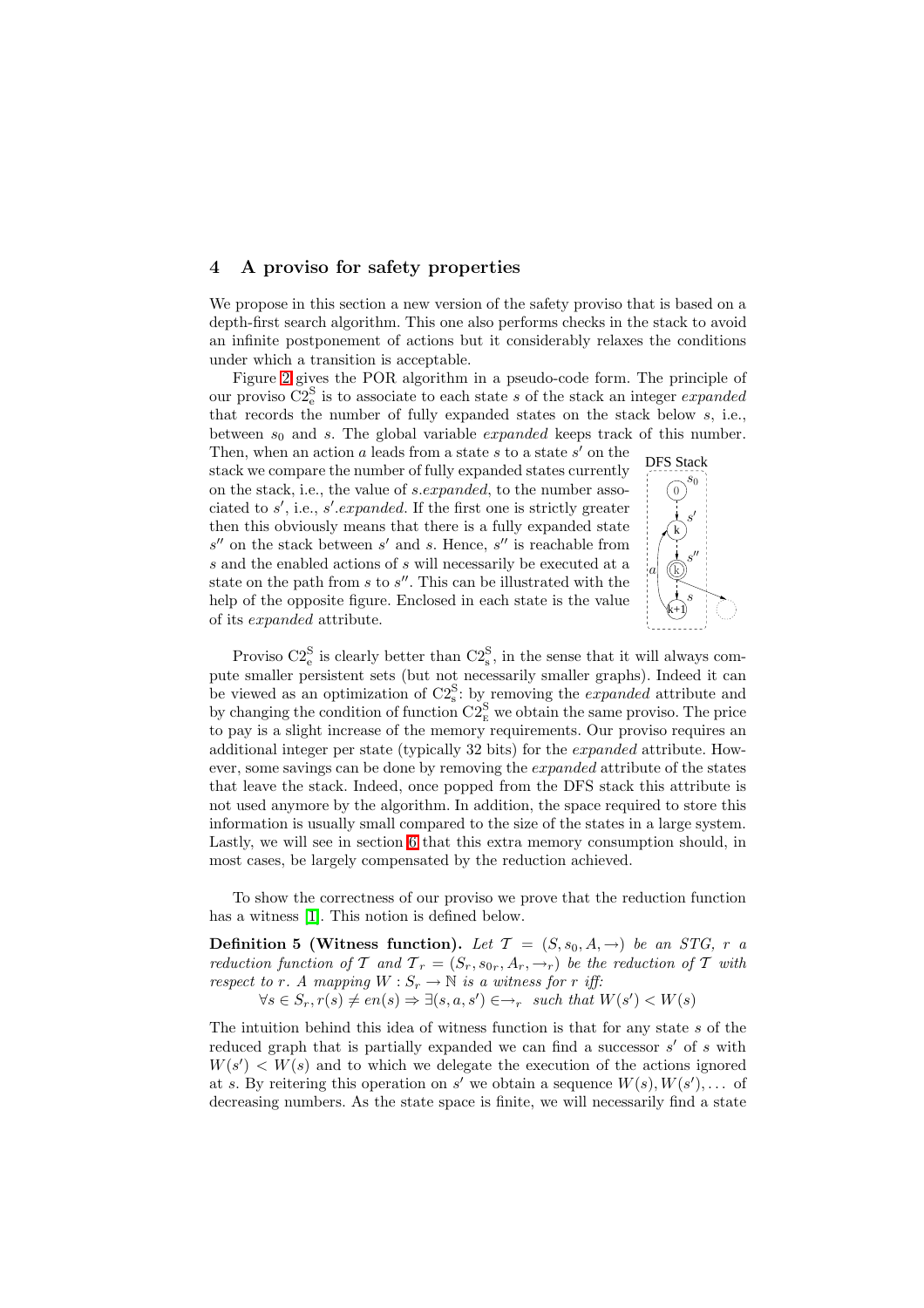|                | DFS(s)                                    |                | $C2_{\scriptscriptstyle{\mathrm{E}}}^{\mathrm{S}}\left(s,P\right)$ |
|----------------|-------------------------------------------|----------------|--------------------------------------------------------------------|
| $\overline{1}$ | $H \leftarrow H \cup \{s\}$               |                | for $a \in P$ do                                                   |
| $\overline{2}$ | $s$ .expanded $\leftarrow$ expanded       | $\overline{2}$ | let $s \stackrel{a}{\rightarrow} s'$                               |
| 3              | $s.inStack \leftarrow true$               | 3              | <u>іf</u>                                                          |
| 4              | let P be a persistent set that            | 4              | $s' \notin H$ or                                                   |
| 5              | satisfies $C2_e^S(s, P)$ or $en(s)$       | 5              | $\neg s'.inStack$ or                                               |
| 6              | if there is no such set                   | 6              | $s$ .expanded $> s'$ .expanded                                     |
| $\overline{7}$ | if $P = en(s)$ then                       | 7              | then                                                               |
| 8              | $expanded \leftarrow expanded + 1$        | 8              | return true                                                        |
| 9              | for $a \in P$ do                          | 9              | return false                                                       |
| 10             | let $s \stackrel{a}{\rightarrow} s'$      |                | SEARCH()                                                           |
| 11             | $\mathbf{if} s' \notin H$ then DFS $(s')$ |                | $H \leftarrow \emptyset$                                           |
|                | 12 if $P = en(s)$ then                    | $\overline{2}$ | $expanded \leftarrow 0$                                            |
| 13             | $expanded \leftarrow expanded - 1$        | 3              | $DFS(s_0)$                                                         |
|                | 14 $s.inStack \leftarrow false$           |                |                                                                    |

<span id="page-8-0"></span>Fig. 2. A depth first search algorithm that implements our safety proviso

s'' which is such that  $W(s'') \geq W(s''')$  for any of its successors s'''. Obviously in such state,  $r(s'') = en(s'')$  and all the actions ignored in s that haven't been selected on the path from s to s'' belong to  $r(s'')$ . It is therefore sufficient to prove that the reduced STG has a witness [\[1\]](#page-17-14).

**Lemma 1.** Proviso  $C2_e^S$  implies the safety cycle proviso  $C2_e^S$ .

*Proof.* Let  $W : S_r \to \mathbb{N}$  be a function that enumerates the states of the reduced STG  $(S_r, s_{0r}, A_r, \rightarrow_r)$  in the order they are removed from the stack :  $s_0$ is mapped to  $|S_r| - 1$  while the first state to be popped is mapped to 0. Let  $F_W$ be the states of  $S_r$  that violate the witness conditions, i.e., defined by

 $F_W = \{ s \in S_r \mid r(s) \neq en(s) \land \forall (s, a, s') \in \rightarrow_r, W(s') \geq W(s) \}$ 

Let us observe the algorithm when it processes a state  $s \in F_W$ . It holds for all the successors  $s' \in S_r$  of s that  $s' \in H \wedge s'$  in Stack. Otherwise s' leaves the stack before s and  $W(s') < W(s)$  ( $\Rightarrow s \notin F_W$ ). In addition there must be a state s' such that  $s \stackrel{a}{\rightarrow}_r s'$  for some  $a \in r(s)$  and  $s'$  expanded  $\lt s$  expanded. Otherwise,  $r(s) = en(s) \ (\Rightarrow s \notin F_W).$ 

Hence, there is a path  $s_1 \rightarrow_r s_2 \rightarrow_r \ldots \rightarrow_r s_n$  such that  $s' = s_1, s_1 \text{.} in Stack \land$  $\cdots \wedge s_n \cdot inStack \text{ and } r(s_n) = en(s_n)$ . We can define a new function W' such that  $1 - W'(s_1) < W(s)$  and  $W'(s_1) < W(s_1)$ 

 $2 - \forall s_i \in \{s_2, \ldots, s_n\}, W'(s_i) < W'(s_{i-1})$  and  $W'(s_i) < W(s_i)$ 

 $3 - \forall s \notin \{s_1, \ldots, s_n\}, W'(s) = W(s)$ 

Let us compare  $F_{W'}$  and  $F_W$ . Point 1 implies that  $s \notin F_{W'}$ . In addition, it trivially follows from the three points that  $F_{W'} \backslash F_W = \emptyset$ , i.e., W' does not introduce a new "violating state". Thus we have  $|F_{W'}| < |F_W|$ .

By reitering the same operation on W' until  $F_W = \emptyset$  we obtain a witness W.  $\Box$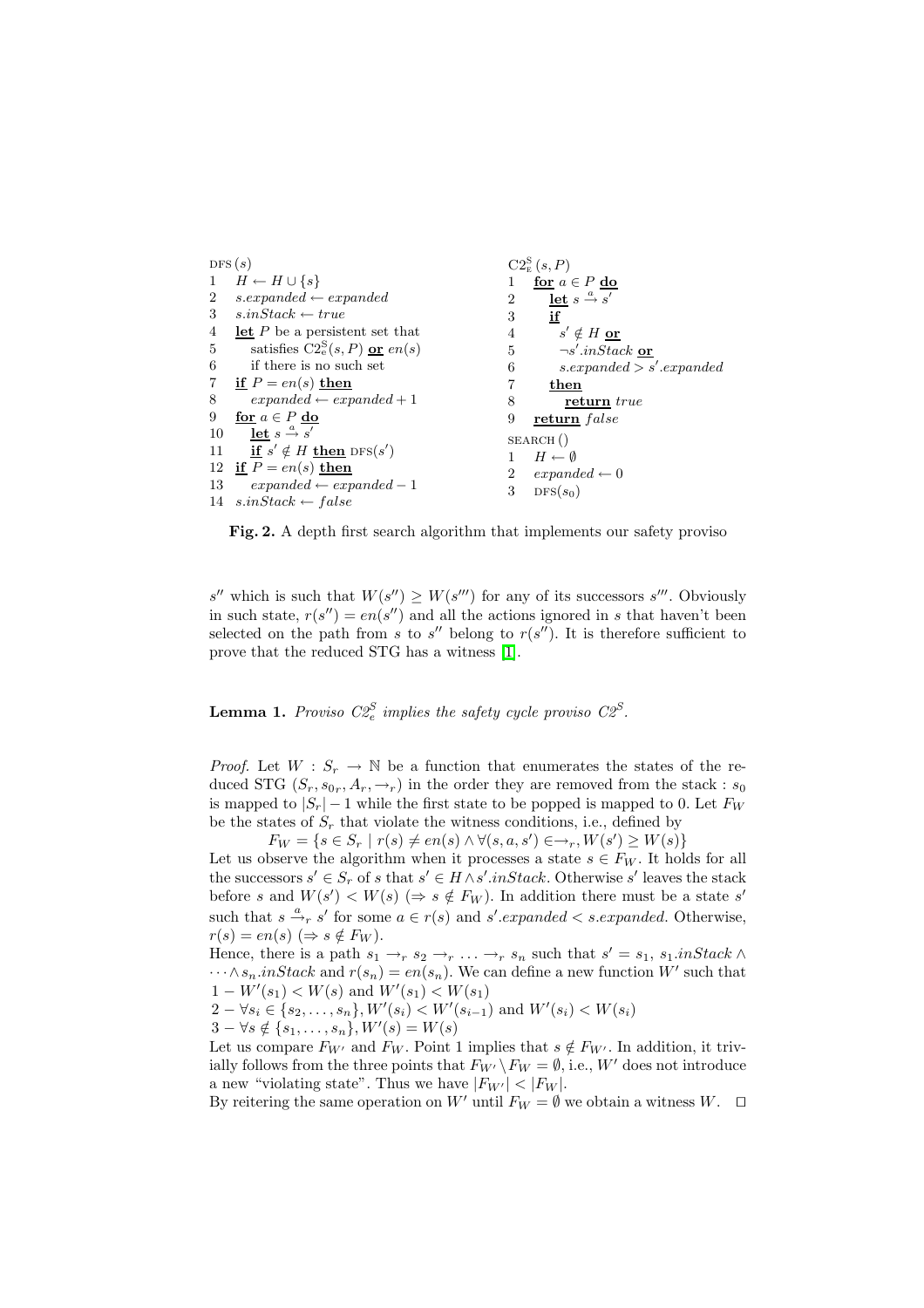The different steps of the construction of the witness function are illustrated with the help of the opposite figure. States are numbered according to function W. At each step, the gray state corresponds to the state s of the proof that violates the witness function conditions.



#### <span id="page-9-0"></span>5 A proviso for liveness properties

The conditions that ensure a sound reduction are stronger when one wants to analyze liveness properties, e.g., LTL-X formulae. The reduction must indeed ensure that for any cycle, an action enabled at one of its states will be executed at some state of the cycle. We have seen that a sufficient way to proceed is to fully expand a state on each cycle of the graph.

We would like to adapt the idea of the  $C2^{\rm S}_{\rm e}$  proviso, presented in the previous section, to the verification of liveness property. Unfortunately, a direct adaptation does not guarantee the desired behavior. We illustrate this problem with the simple graph depicted below.



Let us assume that the algorithm first processes state  $s_0$ , then pushes  $s_1$  that is fully expanded and finally reaches  $s_2$ . Since  $s_1$  is on the stack between  $s_0$  and  $s_2$  the persistent set which consists of the single action that leads from  $s_2$  to  $s_0$  is valid. Now let us suppose that later the algorithm backtracks to  $s_0$  and executes a sequence  $s_0 \rightarrow \ldots \rightarrow s$  such that none of the states of this sequence is fully expanded. According to the  $C2_e^S$  proviso, the singleton  $\{s \to s_2\}$  is a valid set. Hence, we close a cycle that does not contain any fully expanded state and in which an action may be ignored:  $s_0 \rightarrow \ldots \rightarrow s \rightarrow s_2 \rightarrow s_0$ .

In order to prevent such situations we will have to perform some additional checks possibly leading to less reductions. We will in particular forbid that state  $s$  reaches state  $s_2$  without being fully expanded.

The pseudo-code of our algorithm is given in figure [3.](#page-11-0) In addition to the expanded attribute of proviso  $C2^S_e$  the new proviso  $C2^L_c$ , the *color proviso*, associates some extra information to each state. A state will thus be marked as green, red or orange. This color gives us crucial informations when we want to determine whether an action is allowed or not (see function  $C2^L_c$ ).

- green states are safe states. These ones may be reached by any other state without risking of closing an invalid cycle. Intuitively, if a state is green then either it is fully expanded either all its successors are green.
- red states are dangerous states. A state may not reach a red state without being fully expanded. This could indeed close a "bad" cycle as in our example. Red states do not belong to the stack anymore.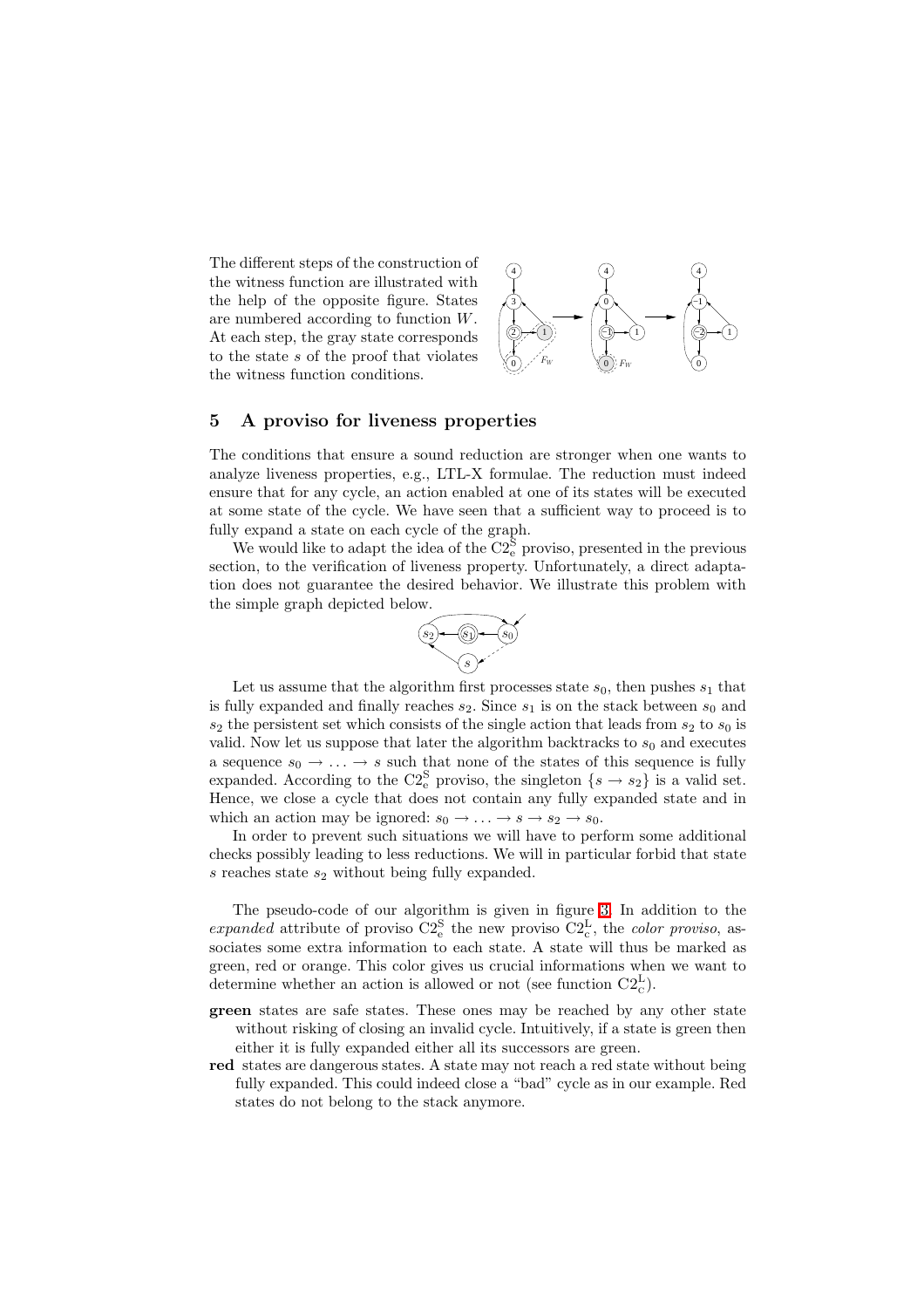orange states are potentially dangerous states. An orange state is a state of the stack that can be reached by a partially expanded state under the condition of the  $C2^S_e$  proviso: a fully expanded state appears between the two in the DFS stack.

#### Colors are then attributed as follows.

When a new state is generated and pushed onto the stack we mark it as green if it is fully expanded or orange otherwise. The orange color is attributed in function PUSH\_STATE before the computation of the persistent set  $P$  to resolve the case where P contains a self-loop transition. Orange states are therefore all the partially expanded states which are in the stack.

An orange state leaving the stack is colored in green if all its successors are green or red otherwise. Hence, while red and green are final states, i.e., the color of a green or red state can not change, orange is a transitory color: once the search terminated, the stack is empty and all states are marked as red or green.

The purpose of lines 13-19 of procedure DFS is to deal with the situation where the state  $s$  is partially expanded and reaches a red state  $s'$  that was not in  $H$  when the persistent set of s was computed. We must then fully expand s, assign it the green color and restart its expansion. In practice we found out that this situation is very unusual.

Let us go back to our previous example and see how our algorithm will proceed on this one. As state  $s_2$  is popped from the stack we color it in red since its only successor, state  $s_0$ , is orange, i.e., partially expanded and on the stack. We then backtrack to state  $s_0$  and reach later s. Since  $s_2$  is a red state the action leading from s to  $s_2$  is not allowed if s is not fully expanded. Consequently, we will have to select another set or to fully expand s.

In order to prove the correctness of our proviso we proceed in two steps. We first show that the reduced STG cannot contain a cycle of red states.

**Proposition 1.** Let  $\mathcal{T} = (S, s_0, A, \rightarrow)$  be an STG and  $\mathcal{T}_r = (S_r, s_{0r}, A_r, \rightarrow_r)$ be its reduction obtained using the algorithm of figure [3.](#page-11-0) Then, there is no cycle of red states in  $\mathcal{T}_r$ , i.e.,  $\forall s_1, \ldots, s_n \in S_r$ ,

<span id="page-10-0"></span> $s_1 \rightarrow_r s_2 \rightarrow_r \ldots \rightarrow_r s_n \rightarrow_r s_1 \Rightarrow \exists i \in \{1..n\} \mid s_i-color = green$ 

*Proof.* Let us suppose that there is a cycle  $s_1 \rightarrow_r s_2 \rightarrow_r \ldots \rightarrow_r s_n \rightarrow_r s_1$ with  $s_i \text{.color} = red, \forall i \in [1..n]$  and such that  $s_1$  is the first state visited by the algorithm, i.e., pushed onto the stack.

Necessarily during the search we reached a configuration in which

- 1. States  $s_1, \ldots, s_i$  are on top of the stack.
- 2.  $s_1 \text{.color} = \dots = s_i \text{.color} = orange.$
- 3. There is  $a \in r(s_i)$  such that  $s_i \stackrel{\tilde{a}}{\rightarrow} s_j$  and  $s_j \in H$ .

From now on, we observe this configuration. By assumption,  $s_i$  *color*  $\neq$  green, hence,  $s_i \text{.color} \in \{orange, red\}$ . Let us look at these two possibilities.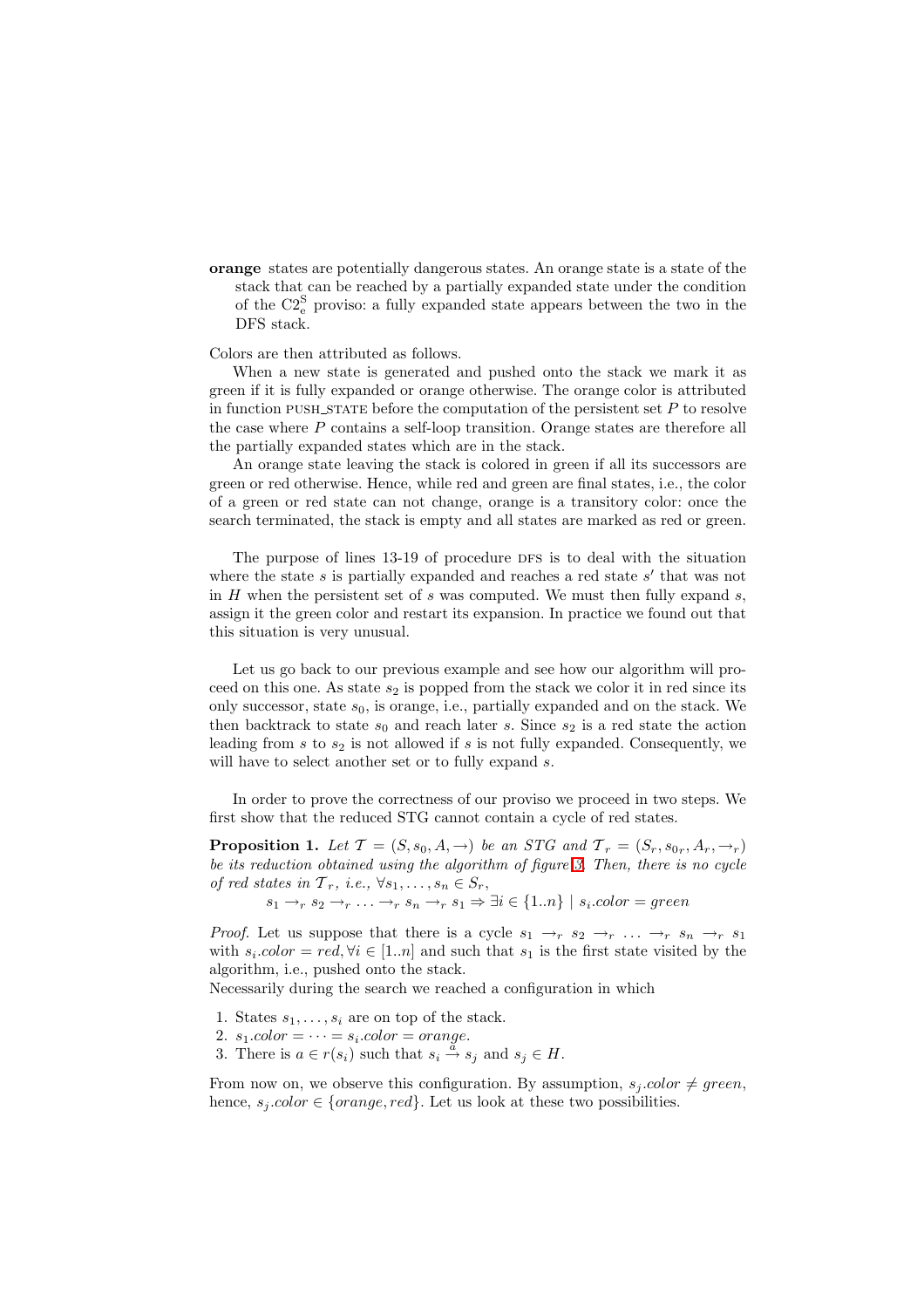```
DFS(s)1 H \leftarrow H \cup \{s\}2 PUSH_STATE(s)3 let P be a persistent set that
4 satisfies C2_c^L(s, P) or en(s)5 if there is no such set
6 if P = en(s) then
7 expanded \leftarrow expanded + 1
8 s.color \leftarrow green
9 search_loop:
10 for a \in P do
11 let s \stackrel{a}{\rightarrow} s'12 if s' \notin H then DFS(s')
13 elsif s{\text .}color = orange14 and s' color = red
15 then
16 s.color \leftarrow green17 P \leftarrow en(s)18 goto search_loop
19 if P = en(s) then
20 expanded ← expanded – 1
21 POP STATE(s)search ()
1 H \leftarrow \emptyset; expanded \leftarrow 0; DFS(s<sub>0</sub>)
                                                    PUSH_STATE(s)1 s.inStack \leftarrow true2 s.color \leftarrow orange3 s.expanded \leftarrow expanded
                                                    POP STATE (s)1 s.inStack \leftarrow false2 if s{\mathit{-color}} = orange then
                                                    3 if \forall a \in r(s), s \stackrel{a}{\rightarrow} s',
                                                    \frac{1}{s' \cdot color} = green5 then
                                                    6 s.color \leftarrow green7 else
                                                    8 s.color \leftarrow redC2_{\mathrm{c}}^{\mathrm{L}}\left(s,P\right)1 for a \in P do
                                                    2 let s \stackrel{a}{\rightarrow} s'3 if
                                                    4 s' \in H and
                                                    5 (s'.color = red \textbf{ or }6 (s'.color = orange \textbf{ and }\sigma's' expanded = s.expanded))
                                                    8 then
                                                    9 return false
                                                    10 return true
```
Fig. 3. A depth first search algorithm that implements our liveness proviso

<span id="page-11-0"></span> $s_i \text{.color} = red \ (\Rightarrow s_i \text{ has left the stack})$ 

We again consider two different cases.

 $s_i \in H$  when  $r(s_i)$  is computed

Necessarily,  $s_i \text{.color} = red$  when  $r(s_i)$  is computed. Otherwise,  $s_i$  is on top of  $s_i$  in the stack and  $s_j \text{.color} = \text{orange}$  when we reach  $s_j$  from  $s_i$ . It trivially follows from the condition of the if statement at line 3 of  $C2_{\rm c}^{\rm L}$  that  $s_j \in H \wedge s_j$ .color = red  $\Rightarrow$  r(s<sub>i</sub>) = en(s<sub>i</sub>), and hence  $s_i \cdot color = green$  after the assignment at line 8 of DFS.

 $s_i \notin H$  when  $r(s_i)$  is computed

Then, when  $s_i$  is reached at line 11 of DFS it holds, by assumption, that  $s_j \in H$ ,  $s_j \text{.color} = red$  and  $s_i \text{.color} = orange$ . So,  $s_i$  is colored in green at line 16.

 $s_i \text{.color} = \text{orange} \ \ (\Rightarrow s_i \text{ is on the stack})$ 

State  $s_j$  was pushed on the stack before  $s_i$ . Thus we had  $s_j \text{.color} = orange$ when  $r(s_i)$  was computed. From function  $C2^L_c$ , if  $s_j \in H \wedge s_j$  *color = orange* then  $s_j$  expanded  $\langle s_i$  expanded. Otherwise, we would have  $r(s_i) = en(s_i)$ and  $s_i$  would be colored in green at line 8 of DFS. Since  $s_j$  expanded  $\lt$  $s_i$  expanded then there exists  $s_k$  with  $j < k < i$  such that  $r(s_k) = en(s_k)$ . Consequently,  $s_k \ncolor = green$  from the line 8 of DFS.

So in both cases there is a green state in the cycle. □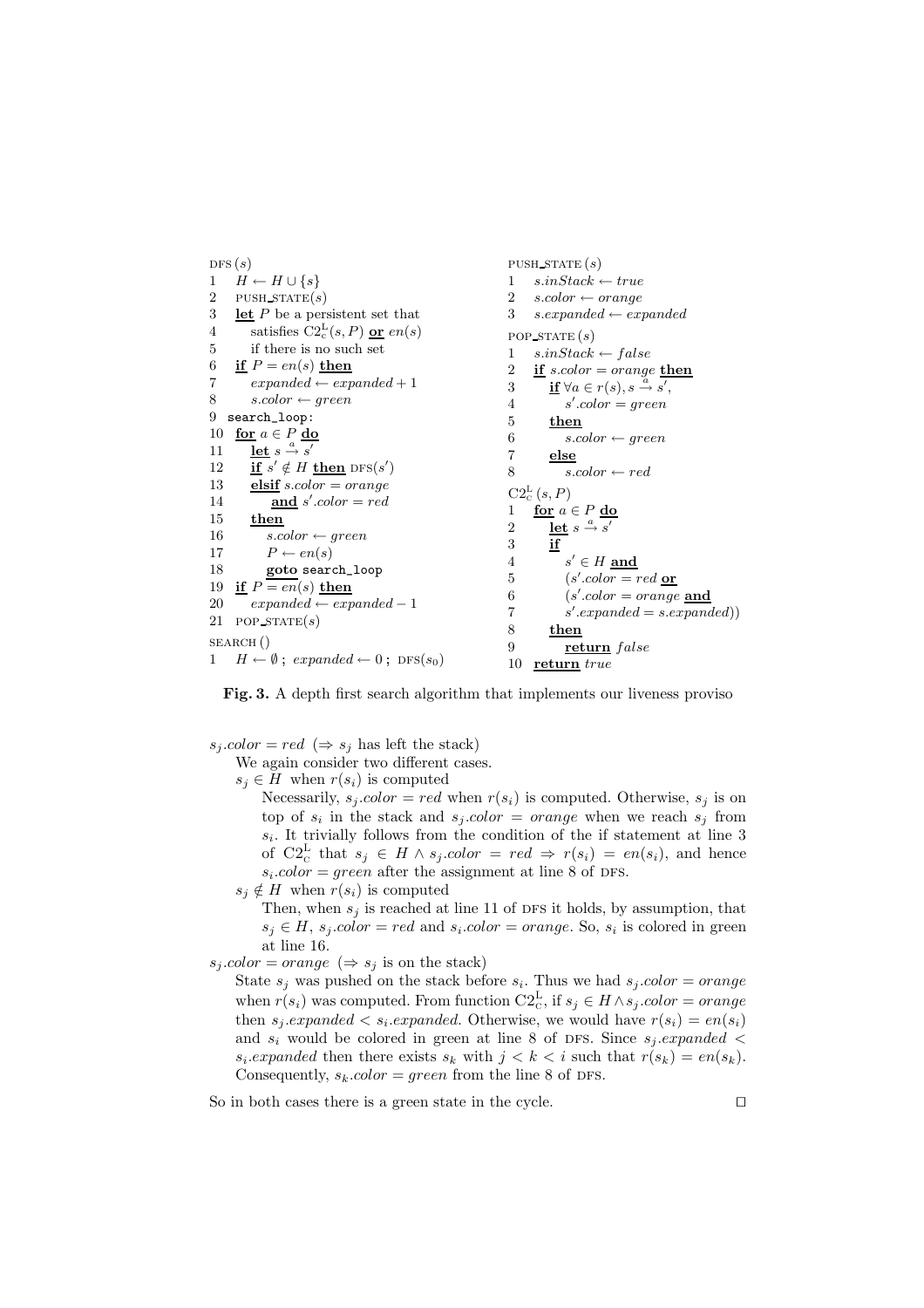<span id="page-12-0"></span>Secondly, we prove that if a cycle of the reduced STG contains a green state then it contains a fully expanded state.

**Proposition 2.** Let  $\mathcal{T} = (S, s_0, A, \rightarrow)$  be an STG and  $\mathcal{T}_r = (S_r, s_{0r}, A_r, \rightarrow_r)$  be its reduction obtained using the algorithm of figure [3.](#page-11-0) In any cycle  $s_1 \rightarrow_r s_2 \rightarrow_r$  $\ldots \rightarrow_r s_n \rightarrow_r s_1$ , if there is  $s_i$  such that  $s_i$  color = green then there is  $s_j$  such that  $r(s_j) = en(s_j)$ .

*Proof.* We consider in this proof a cycle  $s_1 \rightarrow_r s_2 \rightarrow_r \ldots \rightarrow_r s_n \rightarrow_r s_1$  such that  $s_i-color = green$  for some  $i \in \{1..n\}.$ 

Let us first suppose that there is a red state in the cycle. If there exists  $s_i$  with  $s_i-color = red$  then, necessarily, there are  $s_j$  and  $s_k$  such that  $s_j-color = green$ ,  $s_kcolor = red$  and  $s_j \rightarrow_r s_k$  (otherwise, the cycle would only contain red states). Since it trivially holds that a green state which has a red successor is fully expanded our claim is proved for this first case.

Now let us suppose that  $\forall i \in \{1..n\}, s_i-color = green$ . Necessarily, during the search a state  $s_i$  reached a state  $s_j$  on the stack. Since  $s_j$  in Stack = true then  $s_i \text{.color} \in \{orange, green\}$ . Let us look at these two possibilities.

 $s_j \ncolor = green$  - It holds for any green state s of the stack that  $r(s) = en(s)$ .  $s_j \ncolor = orange$  - When  $s_i$  leaves the stack (before  $s_j$ ) it becomes red as it has a non green successor. This goes against our initial assumption that all the states of the cycle are green.

So in both cases there is a fully expanded state in the cycle.  $□$ 

It is then straightforward to prove the correctness of our liveness proviso.

**Lemma 2.** Proviso  $C2_c^L$  implies the liveness cycle proviso  $C2^L$ .

Proof. This lemma is a direct consequence of propositions [1](#page-10-0) and [2.](#page-12-0)

Anticipation of the backtrack phase The red color appears in the graph when some partially expanded state  $s$  reaches an orange state. Indeed, once  $s$  is popped from the stack it becomes red and this color will be propagated to its predecessors in the stack. This way to proceed is very careful since we assume that the orange states reached by s will be later colored in red. However, there are situations in which we can directly color orange states in green by anticipating the backtrack phase.

We will illustrate the principle of this optimization with the help of figure [4.](#page-13-1) The letters correspond to the colors of states. Without optimization when state s is processed it reaches the orange state s' and thus becomes red when popped. However, since all the transitions of s' have been executed and its only successor is green, we know that it will become green when leaving the stack. We can therefore immediately color s' in green. As a direct consequence, state s only reaches green states and can be marked as green.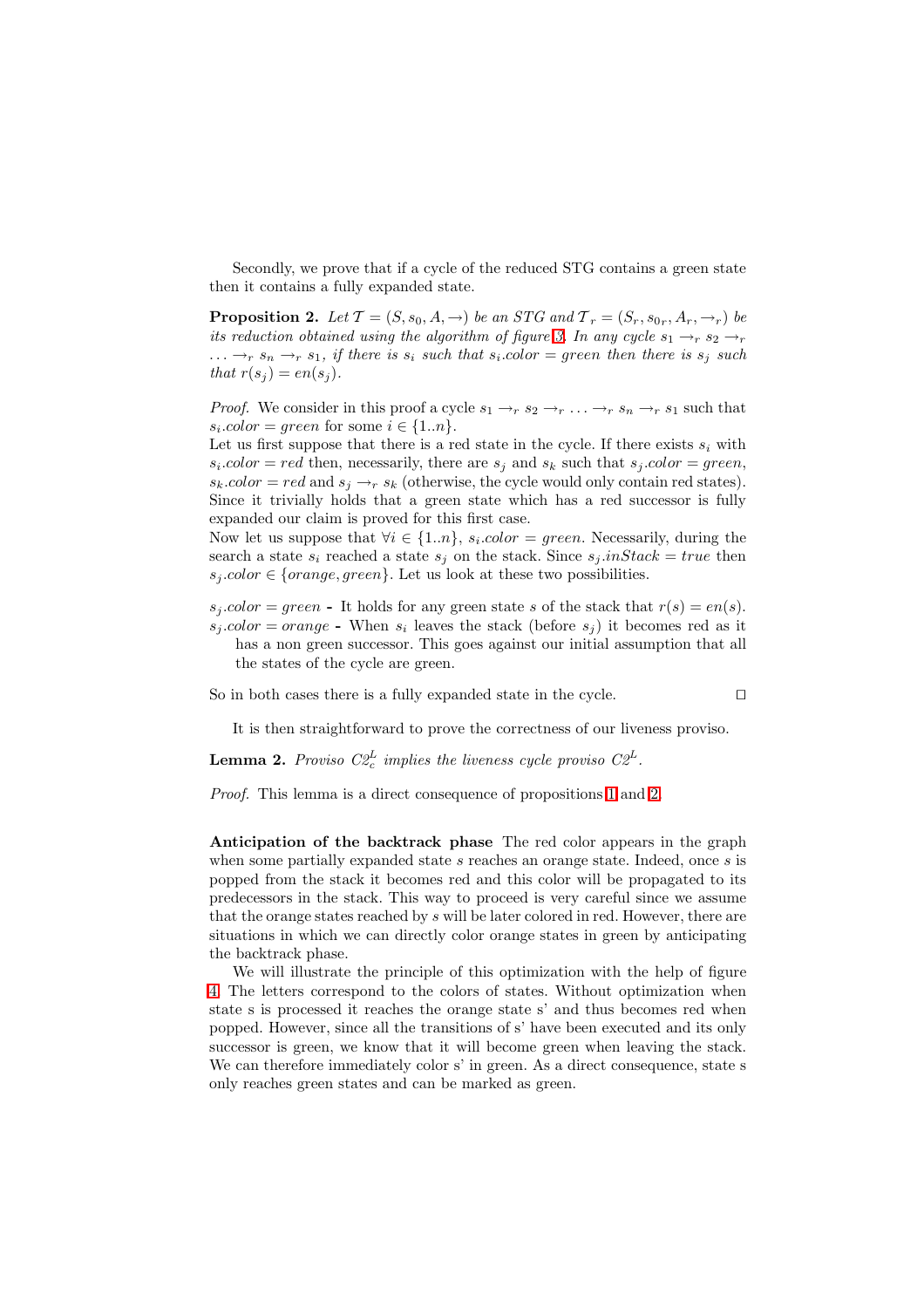

<span id="page-13-1"></span>Fig. 4. Illustration of the optimization

The implementation of this optimization requires one extra boolean variable per state of the stack which specifies if all the outgoing arcs of the state have been visited. We also introduce an additional color: purple. States colored in purple are states of the stack that will be marked as red when popped. The only purpose of this new color is to ease the implementation of this optimization: purple states are treated as orange states when checking the proviso.

With the optimized proviso, denoted  $C2^L_{c\star}$ , the algorithm proceeds as follows. When it assigns the green color to the current state or when it executes an action that leads to a green state, the stack is scanned from top to bottom until it meets a green or purple state or an orange state of which some outgoing arcs have not been visited. The green color is assigned to all the states scanned.

Alternatively, when an action leads to a purple or an orange state, the algorithm scans the stack until it meets a green or purple state and colors all the states scanned in purple.

We believe that this optimization has a strong potential insofar as the persistency condition C1 often leads to compute singleton persistent sets, e.g., with a single transition that only operates on local variables, or to fully expand states. In such situations our optimization is very useful since it allows to assign the green color to most of the states of the stack: as soon as a fully expanded state is met, the green color propagates from top to bottom to all the states of the stack.

If it is clear that our safety proviso outperforms the in-stack check based one, we cannot draw such a conclusion for the color proviso. Proviso  $C2_s^L$  and  $C2_c^L$  are both based on the notion of dangerous and safe states. With the  $C2_s^L$  proviso, dangerous states are all the states of the stack (or more generally, all the closed states [\[4\]](#page-17-8)) while, on the contrary, with the color proviso, dangerous states do not belong to the stack anymore. It is therefore crucial to experiment these provisos in order to determine which one achieves the best reduction in practice.

# <span id="page-13-0"></span>6 Experiments

We implemented the algorithms proposed in our model checker Helena [\[7\]](#page-17-5). The tool takes as input a high-level Petri net and can verify reachability properties or the presence of dead states. In order to assess the quality of our provisos we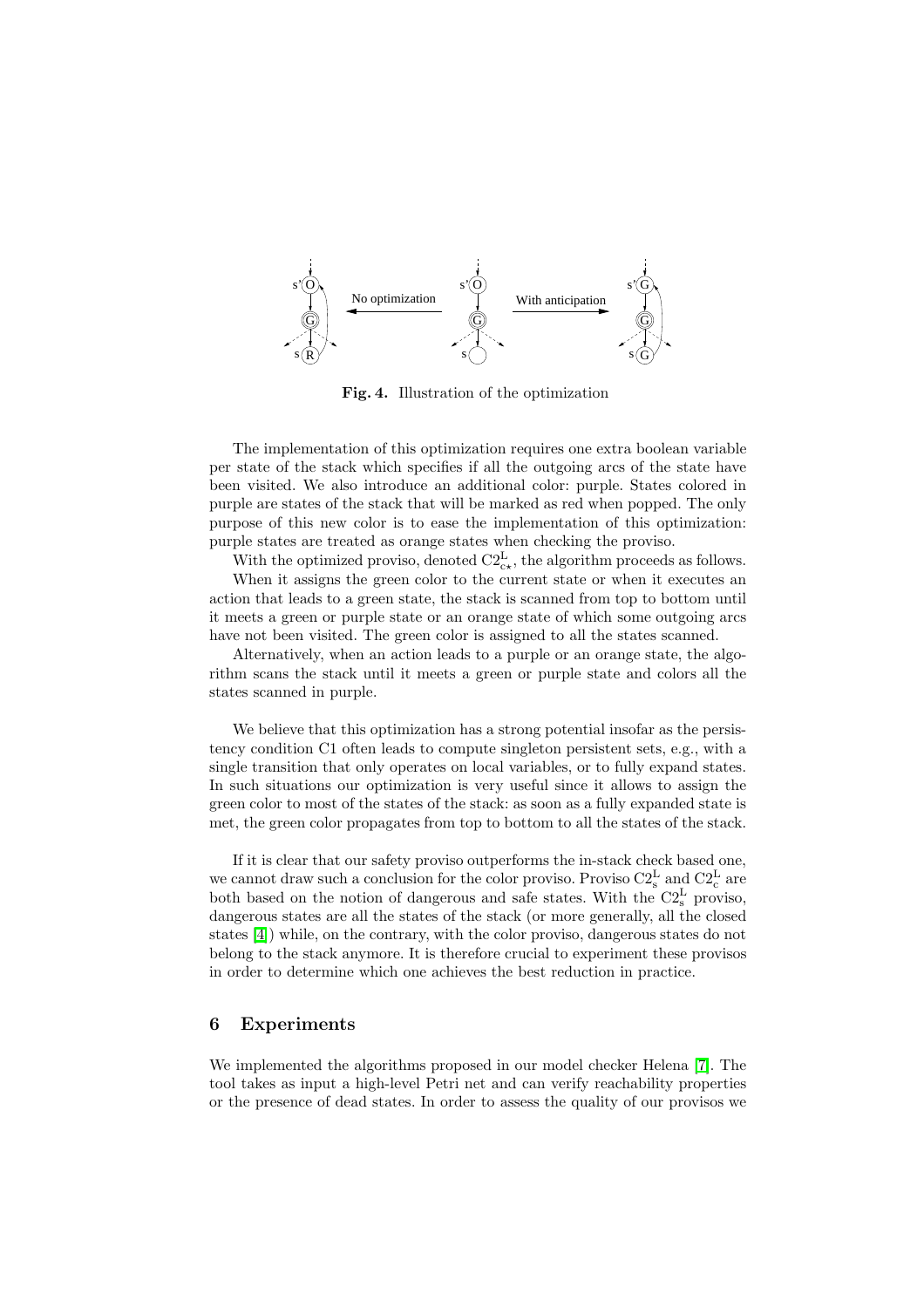also implemented the in-stack and in-queue check based provisos for DFS and BFS which are part of the Spin model checker.

We considered several families of models. Some are simple "toy" examples. Other are communication protocols or mutual exclusion algorithms of which some can be found on the BEEM web portal [\[13\]](#page-17-15). We also translated some concurrent Ada software to high-level nets with the help of the Quasar tool (<http://quasar.cnam.fr>). Some of these models can be found in Helena distribution (<http://helena.cnam.fr>).

We observed, as it was the case in [\[3\]](#page-17-7), that BFS based provisos tend to be less efficient that those based on a DFS. Indeed, on the ten models considered we

<span id="page-14-0"></span>

|                    | No POR                                                  | <b>PS</b>          | $PS + Safety$ proviso |                               | $\overline{PS}$ + Liveness proviso |                   |                       |  |  |
|--------------------|---------------------------------------------------------|--------------------|-----------------------|-------------------------------|------------------------------------|-------------------|-----------------------|--|--|
|                    |                                                         |                    | $C2_{s}^{S}$          | $C2_{e}^{S}$                  | $C2_{s}^{L}$                       | $C2_c^L$          | $C2_{c\star}^{\rm L}$ |  |  |
|                    | Load-balancing system (7 clients, 3 servers)            |                    |                       |                               |                                    |                   |                       |  |  |
| Simple models      | $1\;574\;530$                                           | 72 093             | 631 056               | 72 093                        | 630 997                            | 211 012           | 72 194                |  |  |
|                    | 26.4 MB                                                 | $1.2\;\mathrm{MB}$ | $10.7~\mathrm{MB}$    | $1.5\ \mathrm{MB}$            | 10.7 MB                            | 4 MB              | 1.3 MB                |  |  |
|                    | A peer-to-peer communication protocol (8 processes)     |                    |                       |                               |                                    |                   |                       |  |  |
|                    | 743 580                                                 | 163                | 72 852                | 163                           | 72 852                             | 884 830           | 252 315               |  |  |
|                    | 12.1 MB                                                 | $0.1$ MB           | $1.2\;\mathrm{MB}$    | $0.1~\mathrm{MB}$             | $1.2\;\mathrm{MB}$                 | 15.6 MB           | 5.2 MB                |  |  |
|                    | Resource allocation system<br>$(4 \text{ processes})$   |                    |                       |                               |                                    |                   |                       |  |  |
|                    | $2\ 550\ 759$                                           | 72 637             | 1 449 206             | 151 531                       | 1783 881                           | 754 878           | 607 004               |  |  |
|                    | 49.9 MB                                                 | 1.5 MB             | 28.7 MB               | $3.6\ \mathrm{MB}$            | 35.2 MB                            | 23.2 MB           | 15.6 MB               |  |  |
|                    | Lamport's fast mutual exclusion algorithm (4 processes) |                    |                       |                               |                                    |                   |                       |  |  |
|                    | 1 914 784                                               | 1 0 5 2 5 1 8      |                       | 1 282 950 1 055 985 1 455 606 |                                    | 1 304 311         | 1 304 310             |  |  |
| algo.              | 41.02 MB                                                | 22.5 MB            | 27.4 MB               | 26.7 MB                       | 31.3 MB                            | 31.6 MB           | 31.6 MB               |  |  |
|                    | Peterson's mutual exclusion algorithm (4 processes)     |                    |                       |                               |                                    |                   |                       |  |  |
| Protocol and mutex | 3 407 946                                               | 259 942            | 356 068               | 259 942                       | 356 698                            | 292 622           | 260 608               |  |  |
|                    | 49.3 MB                                                 | 3.7 MB             | 5.1 MB                | 4.7 MB                        | 5.1 MB                             | 4.8 MB            | 4.3 MB                |  |  |
|                    | Production cell (8 plates)                              |                    |                       |                               |                                    |                   |                       |  |  |
|                    | oom                                                     | 396 931            | 1 024 422             | 396 931                       | 1 138 954                          | 495 543           | 451 355               |  |  |
|                    |                                                         | $18.2~\mathrm{MB}$ | 46.3 MB               | 19.1 MB                       | 51.4 MB                            | 24.2 MB           | 21.9 MB               |  |  |
|                    | Slotted ring protocol (7 processes)                     |                    |                       |                               |                                    |                   |                       |  |  |
|                    | 439 296                                                 | 287 508            | 413 321               | 287 508                       | 437 579                            | 401 803           | 304 417               |  |  |
|                    | $6.1$ MB                                                | $4\ \mathrm{MB}$   | 5.8 MB                | $5.1~\mathrm{MB}$             | $6.1$ MB                           | $6.5$ MB          | 4.9 MB                |  |  |
|                    | The chameneos $(4$ tasks)                               |                    |                       |                               |                                    |                   |                       |  |  |
|                    | oom                                                     | 415 361            | 899 295               | 415 361                       | 899 295                            | 733 654           | 494 123               |  |  |
|                    |                                                         | 4.7 MB             | 10.4 MB               | $6.4\ \mathrm{MB}$            | 10.4 MB                            | $10.2$ MB         | 6.9 MB                |  |  |
|                    | The dining philosophers (6 tasks)                       |                    |                       |                               |                                    |                   |                       |  |  |
| Programs           | 10 888 070                                              | 109 222            | 174 354               | 109 222                       | 174 354                            | 115 333           | 110 190               |  |  |
|                    | $136~\mathrm{MB}$                                       | $1.3~\mathrm{MB}$  | 2.1 MB                | 1.7 MB                        | 2.1 MB                             | $1.7~\mathrm{MB}$ | 1.6 MB                |  |  |
|                    | A client-server program (4 clients, 2 servers)          |                    |                       |                               |                                    |                   |                       |  |  |
|                    | oom                                                     | 87 129             | 99 430                | 87 129                        | 99 430                             | 159 202           | 108 659               |  |  |
|                    |                                                         | 1.4 MB             | $1.6\ \mathrm{MB}$    | $1.7~\mathrm{MB}$             | $1.6\ \mathrm{MB}$                 | 2.8 MB            | 1.9 MB                |  |  |

Table 1. Comparison of the different provisos implemented in Helena.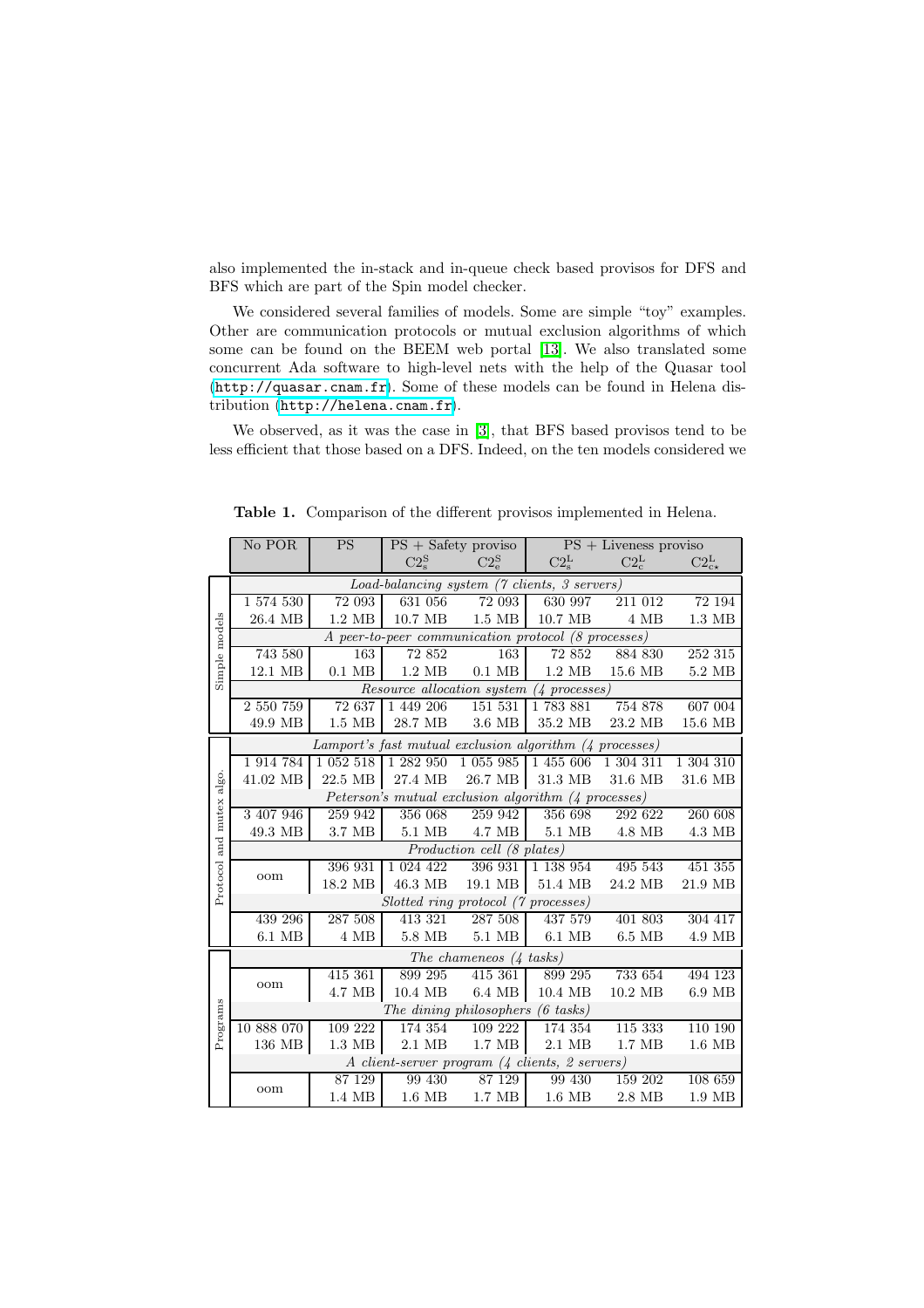only found one model (the slotted ring protocol) for which they achieved a better reduction. In addition the difference was pretty insignificant. On other models there were sometimes huge differences. Therefore, we decided not to report the results obtained with BFS based provisos to focus on a comparison between the in-stack check based provisos and our algorithms.

The result of the experimentations are reported in table [1.](#page-14-0) We performed several searches: without partial order reduction at all (column No POR); without action ignoring resolution (column PS); with a safety cycle proviso (columns  $C2_s^S$  and  $C2_e^S$ ); with a liveness proviso (columns  $C2_s^L$ ,  $C2_c^L$  and  $C2_{c\star}^L$ ). The numbers reported in columns No POR and PS must therefore be seen as upper and lower bounds when comparing the different provisos.

For each run we report the number of states of the reduced graph and the amount of memory consumed to store the state space. In some cases, we ran out of memory and could not complete the search. This is indicated by a "oom".

For safety properties, a comparison of columns PS and  $C2_e^S$  shows that our proviso performs an excellent reduction. On eight models it did not introduce states that were not visited by an algorithm without action ignoring prevention. For Lamport's mutual exclusion algorithm, it caused the exploration of a few thousands states which is quite low with respect to the size of the state space of this model. It also doubled the graph size of the resource allocation system. In this model, a process may potentially diverge and perform an infinite sequence that does not include any synchronization. So there actually is some risk of ignoring problem and it is thus obvious that any proviso will necessarily cause the visit of additional states. Nevertheless  $C2_e^S$  behaves much better than  $C2_s^S$ and on this model.

These results confirm our initial expectations: a DFS seldom closes a cycle that does not contain any fully expanded state. In any concurrent system, there are usually some points of synchronization, e.g., an access to a global variable, the acquisition of a lock. When the processes reach these points it is likely that the algorithm fully expand the state. It seems to us that a weak point of the  $C2_s^S$  proviso is that it does not exploit such information on the past of the search that the stack can provide us. Our proviso should therefore be nearly optimal in the sense that it will only disallow the algorithm to close a cycle when this one does not actually contain a fully expanded state.

We also observe that  $C2_s^S$  and  $C2_s^L$  sometimes brutally increase the graph size. This confirm our initial intuition that these provisos are not adapted to some systems. We can find several models for which these provisos cause the algorithm to visit much more states than really needed. For some examples, e.g., the slotted ring protocol, the resource allocation system, a look at column No POR shows that they even almost cancel the reduction.

By comparing columns PS and  $C2_{c\star}^L$  we can evaluate our proviso in term of number of states it introduces. The results are rather convincing. On seven models out of ten the reductions achieved are very close. For the peer-to-peer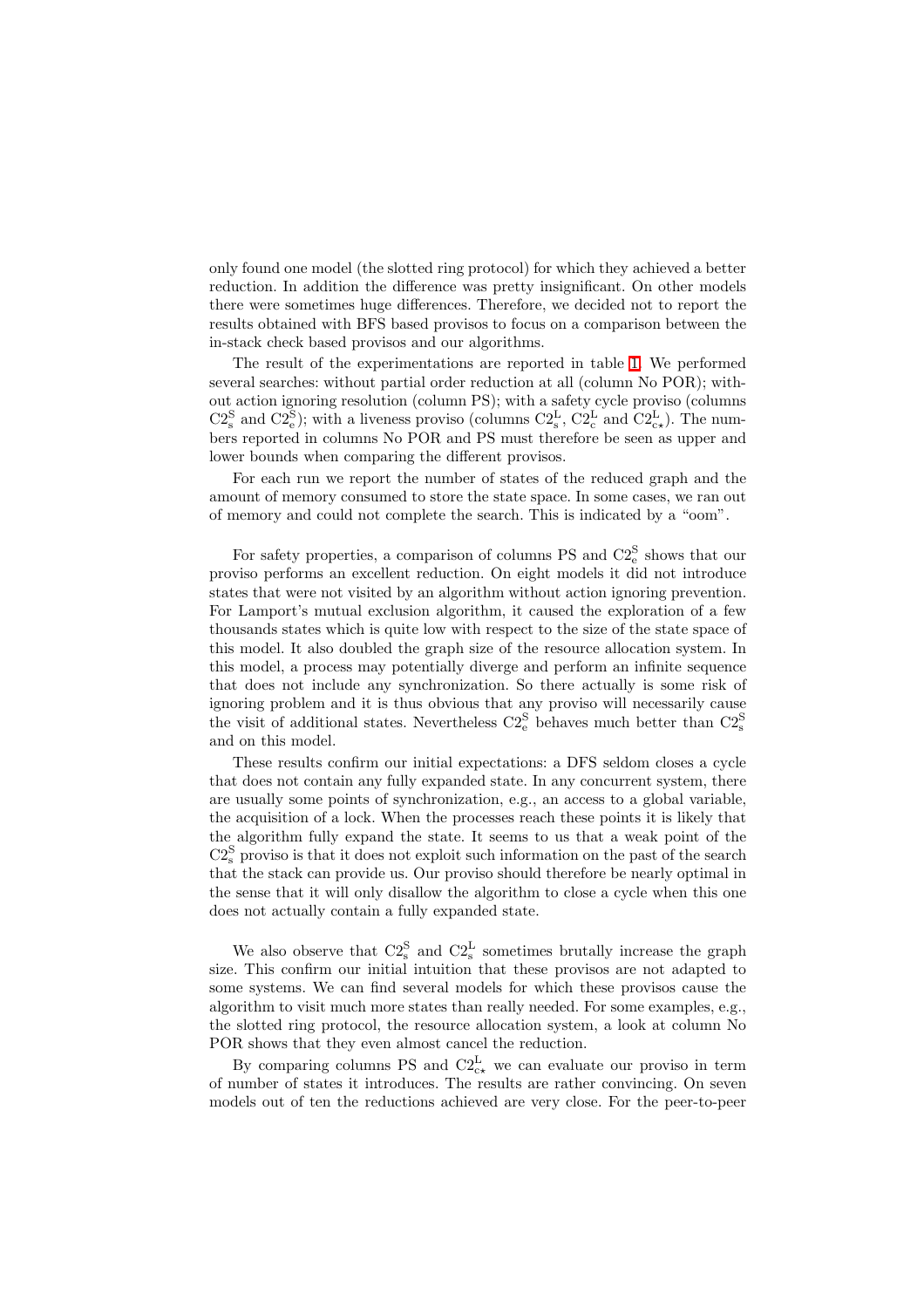protocol and the resource allocation system, the introduction of this additional condition involves an important increase of the graph size. As we mentioned it earlier this fact is not very surprising for the resource allocation system. For the peer-to-peer protocol we will see that our proviso is not adapted to its graph structure.

On the whole,  $C2_{\rm ct}^{\rm L}$  seems to achieve better reductions than  $C2_{\rm s}^{\rm L}$ . For some models the difference is quite impressive. We can cite the load balancing system or to a lesser extent the production cell. There also are some examples, e.g., Lamport's mutual exclusion algorithm, for which the difference is slighter. We only found two models out of ten for which  $C2^L$  behaves better: the client-server program and the peer-to-peer communication protocol. For the first one the difference is hardly perceptible. A closer look at the graph structure of the peer-topeer protocol explains the bad results obtained by  $C2_{c\star}^{\rm L}$  with respect to the  $C2_{\rm s}^{\rm L}$ 

proviso. We found out that the situation depicted by the opposite figure often occured. With the  $C2_{c*}^L$  proviso, when  $s$  is processed it may be partially expanded since the fully expanded  $s''$  is between s and s' in the stack. Later, when states  $s_1, \ldots, s_n$ are reached, the algorithm expands them fully since s has become red.



On the other hand, with the  $C2^{\text{L}}_{\text{s}}$  proviso state s may not reach s' without being fully expanded. States  $s_1, \ldots, s_n$  can then be partially expanded since they lead to s that has left the stack. This can explain why, on this example,  $C2_{c\star}^L$  fully expands much more states than  $C2_s^L$ .

Let us conclude this section with some observations about memory usage. We notice that despite the additional memory it requires per state,  $C2_{c\star}^L$  generally outperforms  $C2_s^L$ . There is only one model - Lamport's algorithm - for which  $C2_{c\star}^L$  achieves a better reduction than  $C2_s^L$  but consumes more memory. Even in this case, the difference is insignificant. Moreover, as we already pointed it out, memory usage could be optimized by supressing the expanded attribute of the states that leave the stack.

#### <span id="page-16-0"></span>7 Conclusion

We have proposed in this paper some solutions to the ignoring problem. The algorithms introduced are simple, easy to implement and can be integrated in any explicit state model checker since they do not rely on any specification language. As a counterpart they assume a DFS exploration of the state space and require the storage of some additional informations. Nevertheless, we have seen that this extra memory consumption is usually compensated by the reduction achieved. A set of experiments revealed that our proviso outperforms state of the art algorithms, like those implemented by the Spin model checker, on many